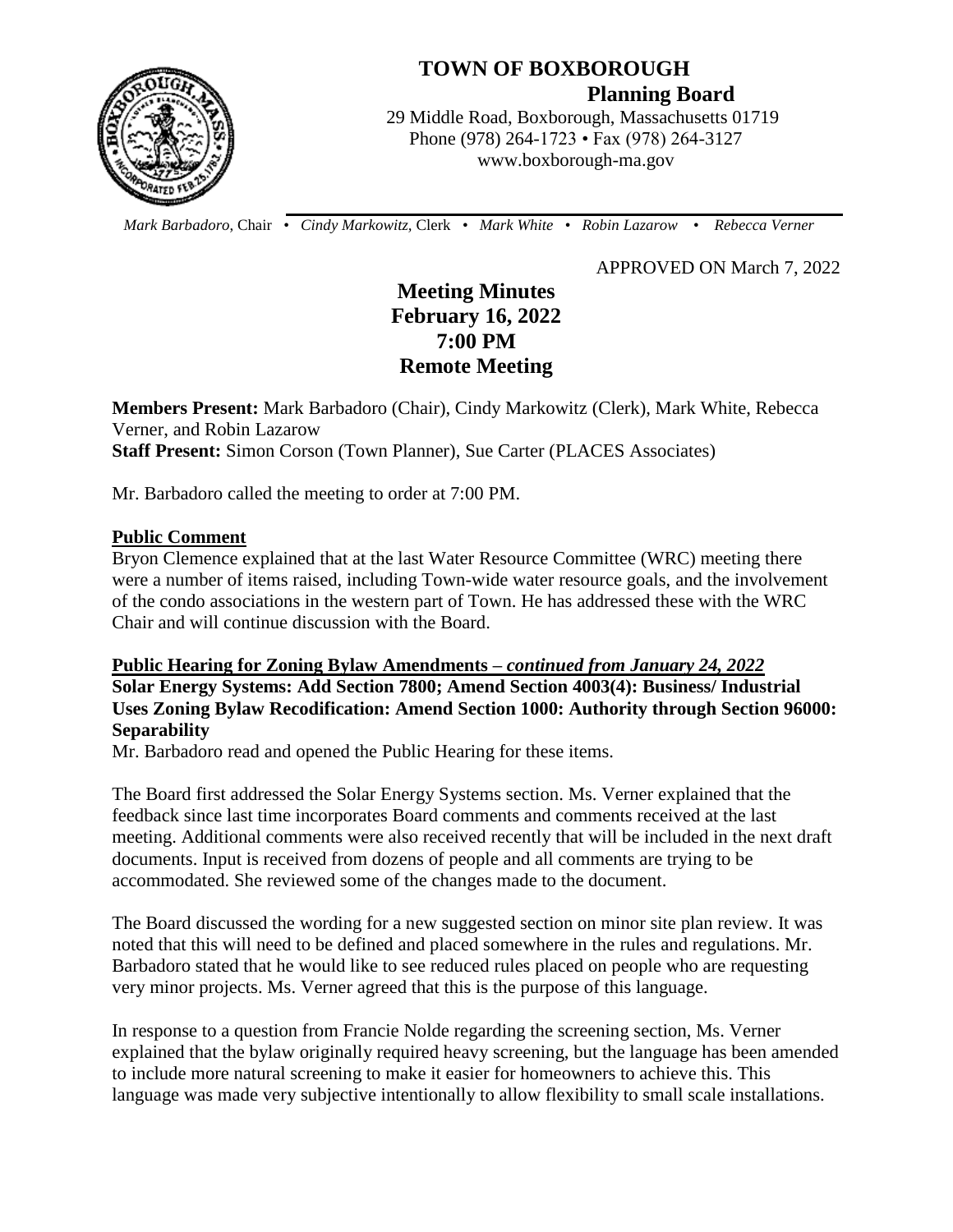There was an objection by the Committee in requiring such dense screening that it would be burdensome to the homeowner. Ms. Lazarow stated that the Town needs to decide what it wants to see in terms of screening versus installations.

Owen Neville explained that solar panels could be rendered useless if the screening was required to be too dense. Mr. Barbadoro stated that there is a law guaranteeing the right to solar access. Mr. Neville suggested that this language be included in the bylaw.

Mr. White agreed with Ms. Lazarow that there needs to be a balance between what one neighbor is allowed to do on his/her property, and what another neighbor wants to see when looking out into his/her backyard.

Ms. Nolde noted that there are other items in people's backyards, such as pools, that do not require screening. She is concerned with the double standard present in this bylaw.

There was discussion regarding inclusion of Prime Farmland in this bylaw.

In response to a question from Mr. Clemence regarding agricultural preservation restriction land being considered open space, Mr. Barbadoro explained that the legislature does not want permanently protected land to be restricted from installing solar panels. He, personally, does not want to see this type of land covered with solar panels. Mr. Clemence stated that, if APR land is considered permanently protected open space under this bylaw, he would not be allowed to put solar panels on his barn. This language seems to prohibit solar installation on his APR land. Mr. Barbadoro stated that there is a MA General Law, Section 3, that allows enough solar to be placed on farmland to keep it up and running. He stated that this question will be run through Town Counsel.

Ms. Nolde expressed concern regarding the language that land cleared within the past five years is not eligible for ground mounted solar installations. She believes this may be a hardship on some landowners and asked how this language helps. Ms. Verner stated that similar language is included in other bylaws and thus was included here. Ms. Markowitz stated that this language limits the amount of clearing/clearcutting for purposes that then change in the future. This will need to be voted on at Town Meeting.

In response to a question from Ms. Nolde regarding why commercial businesses need to go before the Design Review Board (DRB) per this bylaw, Ms. Verner stated that properties in the Town Center and business districts must go through the special permit process per DRB regulations. This is not a new item, as it was previously in place and voted in by the Town.

Mr. Neville stated that he believes footnote 19 is problematic because it is inconsistent with what is currently in the bylaw. This expands the reach of the DRB. Ms. Verner stated that the DRB guidelines already reference these items and that this document has been in place for a number of years.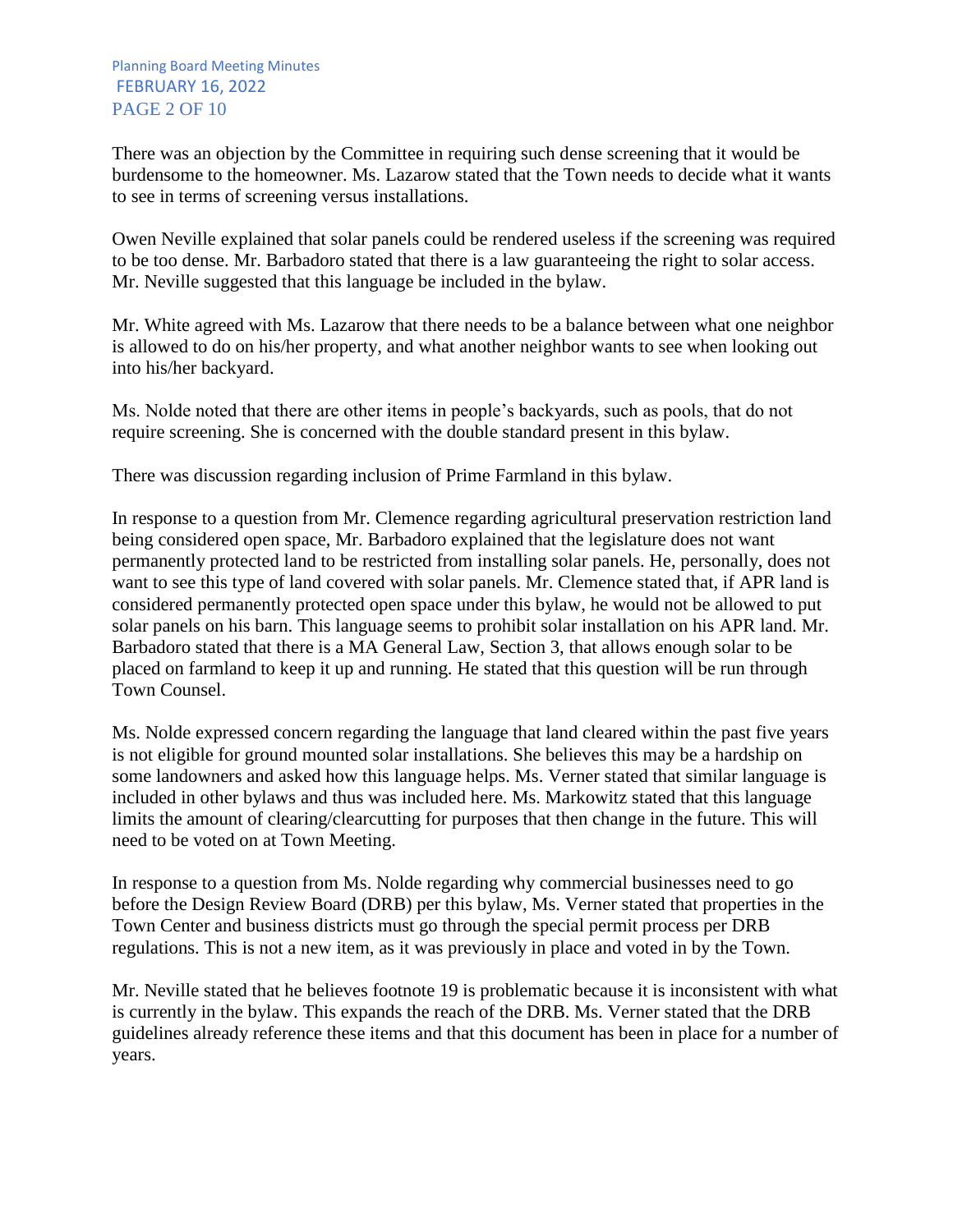Mr. White noted that there is no enabling law for this, but that there will be enabling law if this is voted through at Town Meeting. He is not in favor of this item – extending the purview of the DRB's charter over this item additionally. He will not vote for this item if the footnote is left in. Ms. Verner stated that the DRB gets to look at architectural improvements in these districts already; this is not an expansion of the DRB's purview.

Mr. Barbadoro stated that he believes this is an expansion, as almost all uses in the Town Center District were previously subject to DRB review, but the other districts were only reviewed in limited scope. Ms. Verner stated that it is not the intent to add more to the DRB's purview. The language can be altered to make this clear.

In regard to a concern from Ms. Nolde regarding not allowing Town Center small ground mounted installations, Ms. Verner stated that this has been a consensus item.

Mr. Corson stated that the Demolition Delay regulations includes a list of properties that can be added to as structures become historic.

Mr. White explained that in the bylaws of the DRB, Section 4450, states that the DRB is only invoked for special permits in the B1 residential district. Thus, adding footnote 19 extends the zoning bylaw to a place that the original intent for the bylaw did not cover. Ms. Verner suggested striking the proposed language from this bylaw entirely.

The Board discussed historically signficiant structures. Ms. Lazarow stated that the demolition list referenced by Mr. Corson is everchanging and so she is unclear how the distinction can be made within this bylaw.

Richard Hilton stated that he is putting together an Historic Walking Tour in approximately two months. This will include properties located in Town Center. He does not believe there should be any solar panels placed on these properties due to the historical significance of these properties.

Ms. Markowitz stated that she supports the footnote language. She stated that she believes the intent of creating the Town Center Historic District was to preserve the historic nature of the area; this language is currently in the bylaws. Architectural compatibility relative to solar installations would be difficult to achieve.

Mr. Barbadoro stated that allowing solar installation by special permit would allow the Planning Board to authorize this on certain properties, while preserving the historic character of others.

Mr. White suggested striking the first sentence of footnote 19, and then making the footnote apply to all properties.

Mr. Clemence stated that the comments he made regarding the APR land also apply to the medium and large-scale installations.

Mr. Corson stated that the deadline to close the warrant is March 28, 2022.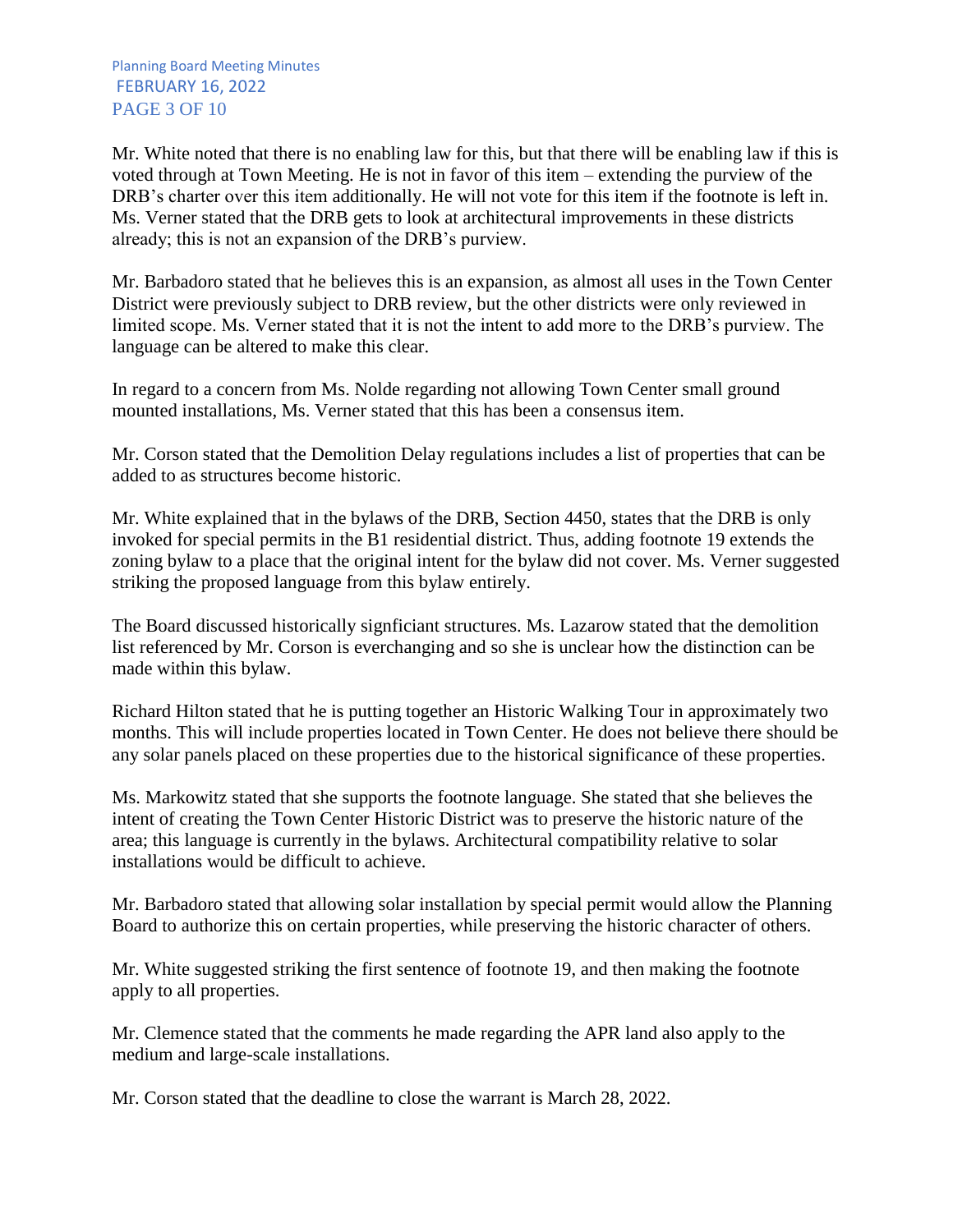Planning Board Meeting Minutes FEBRUARY 16, 2022 PAGE 4 OF 10

Mr. White moved to continue the zoning bylaw public hearing to March 7, 2022 at 7pm. Seconded by Ms. Lazarow.

Roll call: Barbadoro – aye; White – aye; Lazarow – aye; Verner – aye; and Markowitz – aye. 5-0-0; motion passed unanimously.

## **Taylor Farm Road – Glen Kaufmann**

## **Request for Reduction of the Tri-Party Agreement Bound Waiver Request**

Nick Pauling, Goldsmith, Prest, & Ringwall, Inc., explained that, in the process of setting bounds, there were two instances that don't meet the subdivision requitements discovered. A waiver is being requested to allow alternate types of bounds to exist in these two areas.

Sue Carter, PLACES Associates, noted that there are actually three areas for these alternate bounds to be placed. One is a railroad spike, one in a riprap area with galvanized pipe, and one drilled into a large concrete piece. A future surveyor will look at the plan and will need this information to be able to replicate these bounds on the ground. There should not need to be any conditions placed on this waiver.

Ms. Verner moved to approve three waivers for the revised markers due to extenuating circumstances. Seconded by Mr. White.

Roll call: Barbadoro – aye; White – aye; Lazarow – aye; Verner – aye; and Markowitz – aye. 5-0-0; motion passed unanimously.

Glen Kaufmann stated that he has requested a reduction to \$10,000 in the tri-party agreement because all of the work has been completed and any additional work can be handled under the \$10,000 retainment amount. Ms. Carter explained that a minimum of \$10,000-\$15,000 is generally recommended to be retained in case there are items that need to be completed prior to acceptance of the road by the Town. The \$10,000 in this case is appropriate.

In response to a question from Ms. Markowitz, Mr. Kaufman stated that the original retainer amount was \$30,000. The Board previously approved a reduction in the total amount. Mr. Corson stated that he would like to draft a memo showing the original approved reduction and this one, if approved, for the Board to review on March 14<sup>th</sup>.

Ms. Lazarow moved to approve reduction of tri-party agreement to \$10,000, per the PLACES Associates recommendation. Seconded by Ms. Verner.

Roll call: Barbadoro – aye; White – aye; Lazarow – aye; Verner – aye; and Markowitz – aye. 5-0-0; motion passed unanimously.

## **242 Adams Place: Conceptual Discussion with Associated Brokerage Group**

Bernard Gibbons, Associated Brokerage Group, explained that the property is strategically located in Town. The site is approximately 20 acres and most of it is already developed. The current owner has noted that there are plans to close the hotel in the near future. He explained that the intention is to look into other options for this piece of land. From his point of view, potential uses such as multifamily, retail, and office would not be desired or viable on this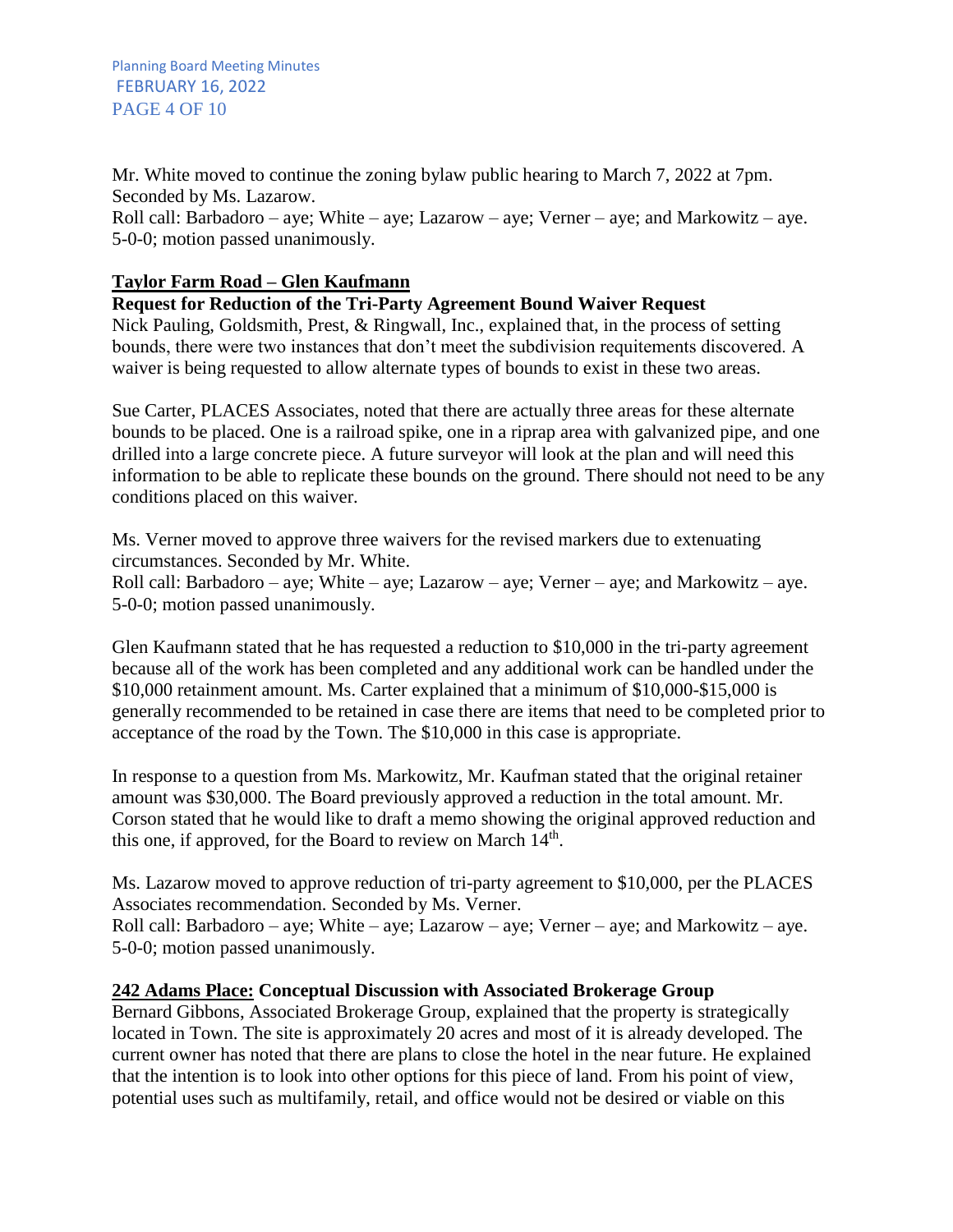Planning Board Meeting Minutes FEBRUARY 16, 2022 PAGE 5 OF 10

property; however, industrial and life sciences uses would be in high demand and be potential uses. Within the existing zoning ordinance, regarding the floor area ratio (FAR) of .1, this is very limiting for potential development in the office district. The highest and best use for this property is likely a science building. Allowing for a life science building on this property of 150,000- 300,000 s.f. could conform to nearby 1414 Massachusetts Avenue. This could bring a lot of jobs into the area, without a large impact.

Parker Snyder explained that the proposed building base footprint is approximately 200,000 s.f. across two buildings. A life science facility would not generate a large amount of truck traffic. This would be the highest and best use of this site and is also a development type that is common along the Route 495 corridor. This would generate tax revenue for Boxborough, without impacting the community such as adding additional students to the schools or creating a demand for additional services in the community.

Mr. Gibbons stated that, based on existing zoning, the footprint of the site would only be allowed to be 74,960 s.f. This might not make this project viable and would leave much of the site open. Boxborough is limited in the number of development sites available in this scale.

In response to a question from Channing Wagg, Mr. Barbadoro explained that the FAR is the amount of the lot versus the gross floor area of the building;  $0.1$  FAR = 10% of the lot can be built in gross floor area.

Ms. Nolde, representing the Sustainability Committee, stated that the Committee hopes this building will be built to net zero. Mr. Snyder stated that a similar project is being pushed to go all electric and to install solar on the roof on day 1. In terms of engineering feasibility, to go electric and install solar on this building is very possible.

Hugh Fortmiller asked that solar be considered on the roof and the parking, similar to the CISCO site. He stated that there is a concern regarding chemicals brought into the facility, water used by the facility, and if the sewer system will be used. He asked if a contract system could be created, that allows the Town to examine potential tenants as they come and go, to have some control over air, water, and sewage issues. Mr. Snyder explained that certain conditions would need to be met in order to discharge an effluent stream and that the systems to handle this would be designed to the customer. Mr. Gibbons stated that these buildings usually become tenanted and are then sold to institutional investors. These types of properties require high property management.

In response to a question from Ms. Lazarow, Mr. Snyder stated that advanced manufacturing water usage is generally less intense than a hotel usage. The amount of water usage depends on the type of business that goes into the building.

In response to a question from Ralph Murphy, Mr. Gibbons stated that these business are not generally heavily employed. Mr. Snyder explained that these are generally high-quality employees, so the associated facilities are quite nice.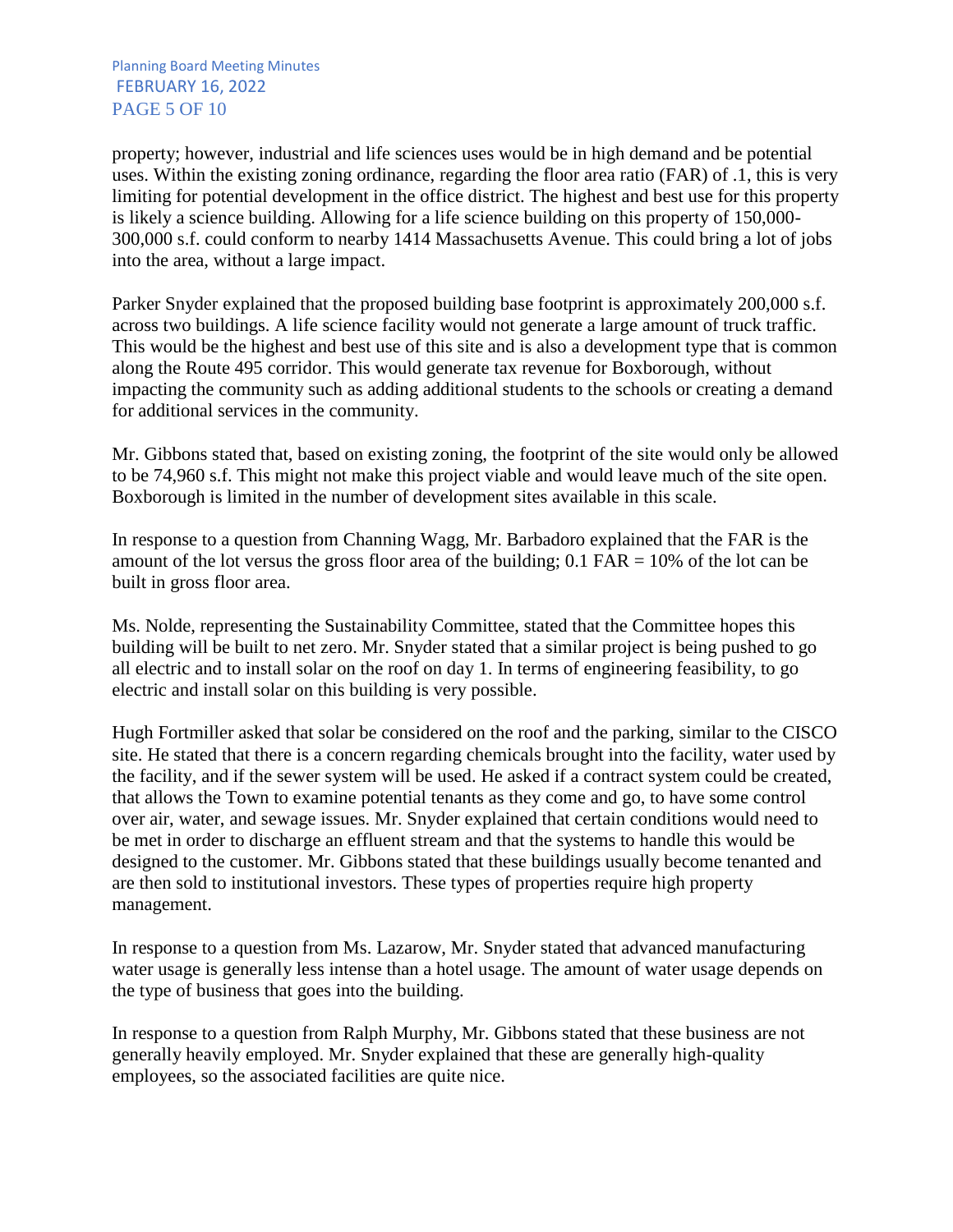Ms. Markowitz noted that the site borders the Aquifer Protection District. She asked what could be built for the 79,000 s.f. building, as per the existing FAR. Mr. Gibbons stated that someone local may want to expand a local company there, but otherwise there is not enough scale to remove the building, redo the site, construct a new building, and have a fiscally feasible project.

Janet Connolly asked about Paddock Estates, which sold for approximately a third of similarly sized properties. Mr. Gibbons stated that the site was an existing apartment building and these generally only sell on multiples of what the rental income is and the state of the property.

In response to a question from Mr. Barbadoro, Mr. Gibbons stated that Boxborough is more desired than Fort Devens, simply due to location. Mr. Barbadoro noted that the leaching field for this property is within the Aquifer Protection District. It would likely be a requirement for a life science tenant to cart away the industrial processed water from the site.

In response to a question from Ms. Nolde, Mr. Gibbons stated that a cafeteria on site would be likely. These types of companies would much prefer to be on water and sewer systems and located closer to Boston, but the reality is that they need to be centrally located in areas like this site.

Mr. Barbadoro noted that the FAR is an issue, along with the lot coverage requirement for the site. He explained that he would have a hard time approving an additional life science building in Town. Mr. Gibbons stated that the Town would have to consider what other uses there may be for the property.

## **Administrative Business Meeting Minutes – January 24, and January 31**

Mr. White moved to approve the meeting minutes of January 24, 2022, as amended. Seconded by Ms. Lazarow. Roll call: Barbadoro – aye; White – aye; Lazarow – aye; Verner – aye; and Markowitz – aye. 5-0-0; motion passed unanimously.

Mr. White moved to approve the meeting minutes of January 31, 2022, as amended. Seconded by Ms. Verner.

Roll call: Barbadoro – aye; White – aye; Lazarow – aye; Verner – aye; and Markowitz – aye. 5-0-0; motion passed unanimously.

## **Correspondence**

The Board received correspondence from Janet Connolly, expressing interest in becoming the Associate member for the Planning Board.

Ms. Connolly stated that she works as an Environmental Scientist and might be able to contribute in some way. Her main concern is water quality.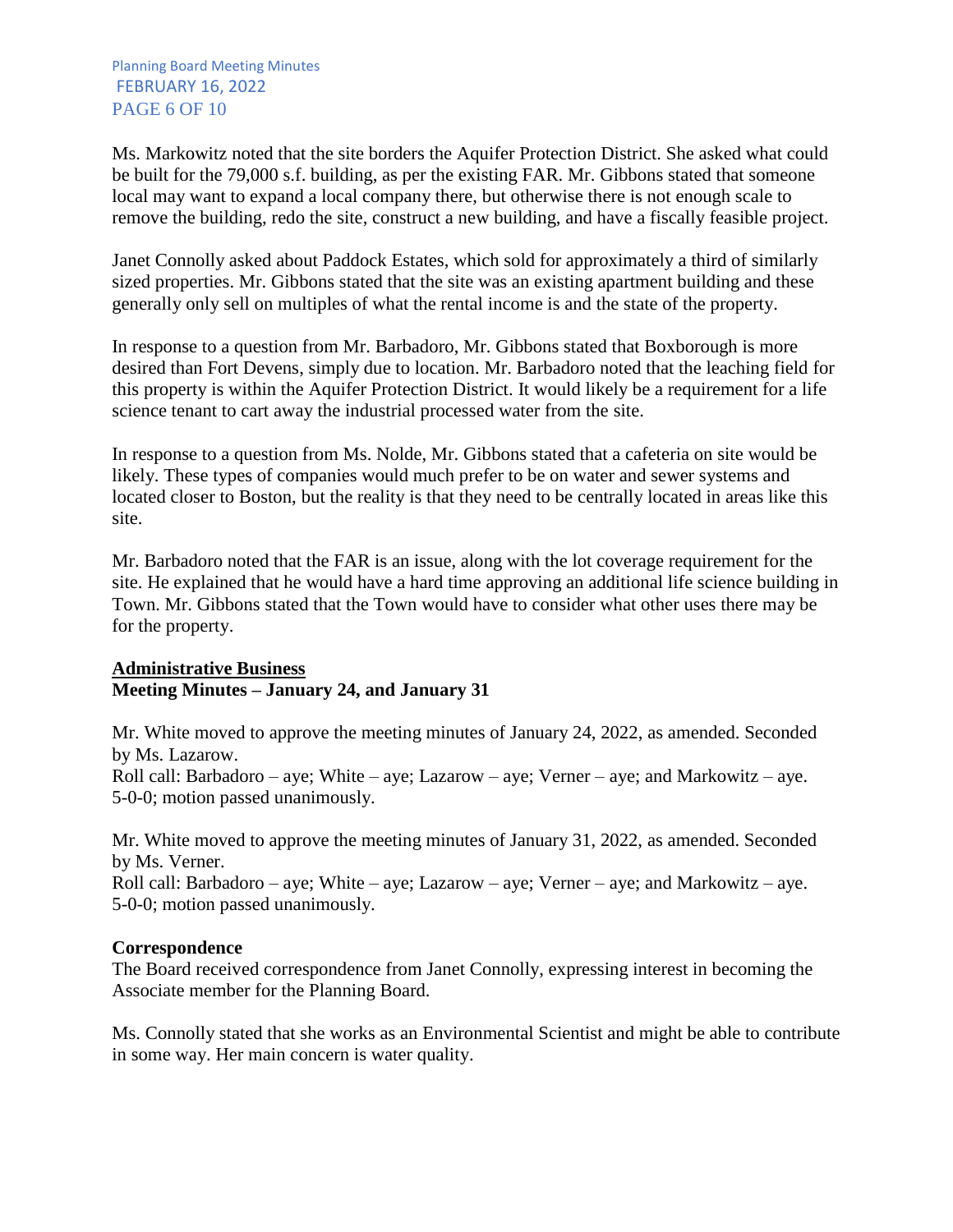Mr. Barbadoro thanked Ms. Connolly for her interest and stated that the Board will review her resume for referral to the Select Board at a future meeting.

Mr. Corson explained that he believes the Associate member's term would end June 30, 2024, and that this would be a joint appointment between the Planning Board and Select Board.

Ms. Markowitz moved to recommend Janet Connolly as Associate member of the Planning Board, subject to joint appointment by the Select Board. Seconded by Ms. Verner. Roll call: Barbadoro – aye; White – aye; Lazarow – aye; Verner – aye; and Markowitz – aye. 5-0-0; motion passed unanimously.

The Board also received correspondence regarding Sargent Road. Mr. Barbadoro stated that the Planning Board expressed interest in the Select Board pursuing purchase of 95-105 Sargent Road.

The Board received correspondence from Francie Nolde regarding a proposed addendum to the Master Plan for a Climate Call to Action. The Board may want to discuss this at a future meeting.

# **Technical Assistance Program Grant Application and other Grant Opportunities**

*This was not discussed at this time.*

## **American Rescue Plan Act (ARPA) projects** *-*

Mr. Corson stated that he believes, per the January 24, 2022, meeting, that the Select Board recommended the ARPA Spend Plan put together by the Town Administrator. Many of the proposal in that plan are items to get implementation funding to complete physical improvements in Town. He is seeking a consultant to go through the ARPA Spend Plan to come back with more information.

## **95-105 Sargent Road, Chapter 61 Notice**

*This was previously discussed.*

## **Town Center/Enclave Project**

*This was previously discussed.*

## **Sale of Paddock Estates**

Ms. Markowitz asked if the ZBA was notified about the sale and if the ZBA has information regarding the process. She is concerned regarding the price it was sold at and the housing situation in Town.

## **Campanelli Campus development options**

There was not an update at this time.

## **MGL Chapter 148 Sections 26h and 26i**

There was not an update at this time.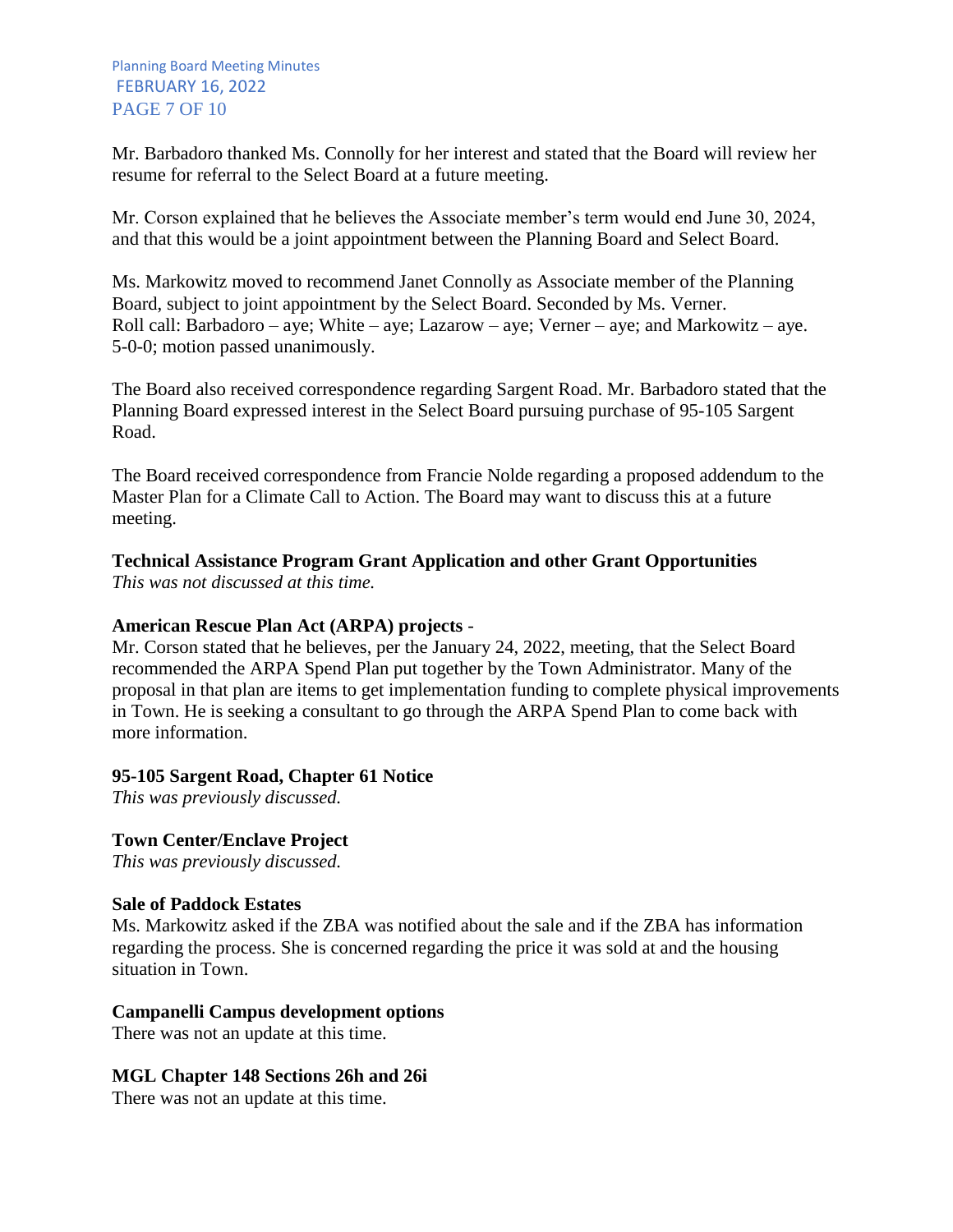Planning Board Meeting Minutes FEBRUARY 16, 2022 PAGE 8 OF 10

#### **Planning Board Training**

There was not an update at this time.

#### **Master Plan Action Items Spreadsheet**

There was not an update at this time.

#### **Website update**

329 Stow Road – Public Shade Tree Decision: https://www.boxboroughma.gov/DocumentCenter/View/2109/329-Stow-Rd-Decisionpdf

#### **Housing Choice Legislative Update**

Mr. Corson stated that the Board will have a joint discussion with the Select Board on this item hopefully at some point in March, and it may be useful for the groups to hear a presentation from another community or the Regional Planning Agency at that time. The Board could then submit a letter, similar to Stowe's. Once the regulations are finalized, there could be discussion on how this will work in Boxborough, and draft zoning changes could then be brought to Annual Town Meeting.

#### **Committee Reports:**

#### **Water Resource Committee (Barbadoro) –**

Mr. Barbadoro explained that he was a dissenting vote on the WRC to purchase land for water resources in Town. He would prefer to see an RFP to hire a company to help with the specifics of this process. Ms. Lazarow stated that she was also the dissenting voice on the CPC, as she doubts all of the necessary testing will be completed by Town Meeting.

#### **Community Preservation Committee (Lazarow) –**

There was not an update at this time.

#### **Economic Development Committee (White) –**

There was not an update at this time.

#### **MAGIC Representative (Markowitz) –**

There was not an update at this time.

Mr. White moved to adjourn the meeting at 11:45 pm. Ms. Lazarow seconded. Roll call: Barbadoro – aye; White – aye; Lazarow – aye; Verner – aye; and Markowitz – aye. Unanimously passed.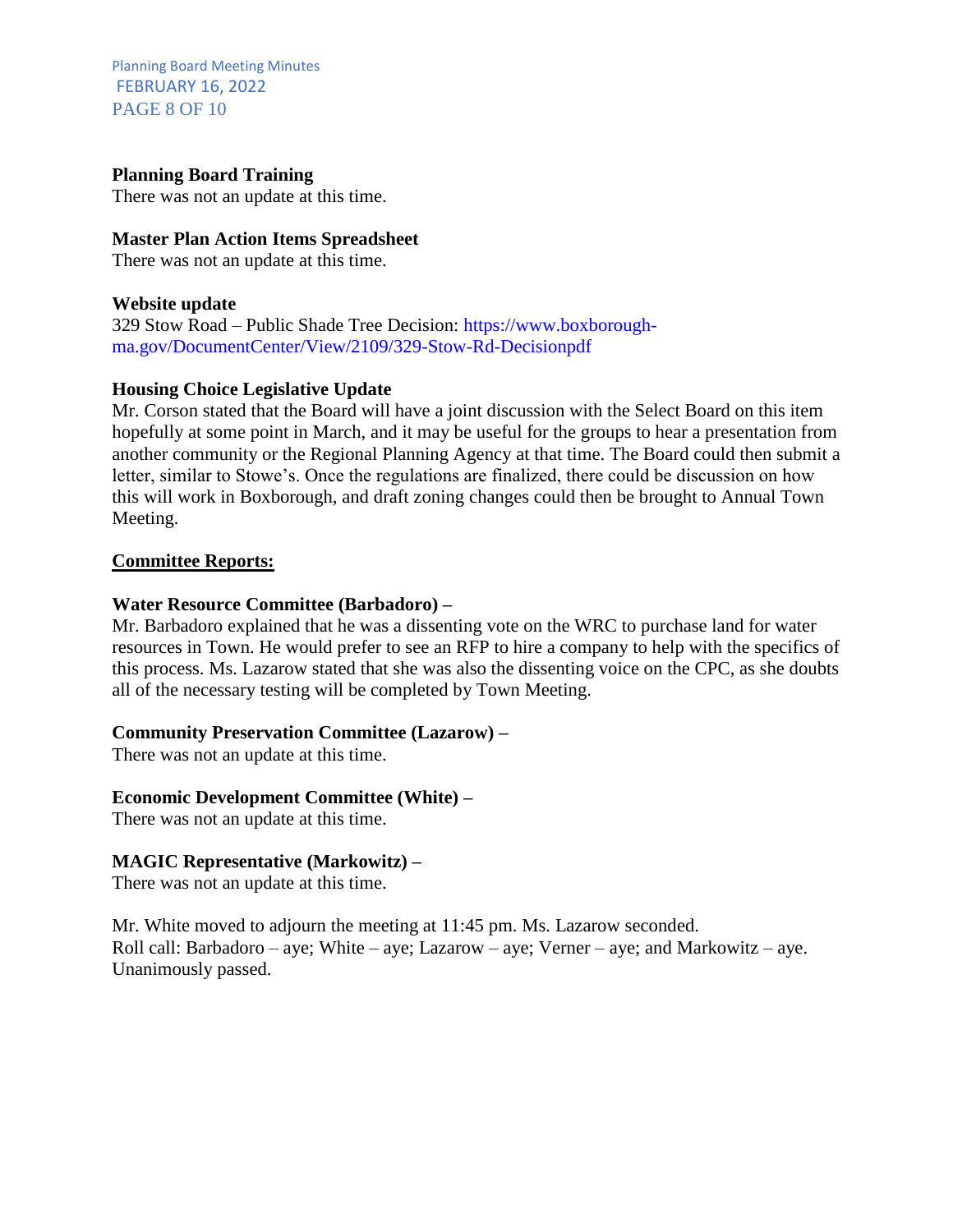#### **Meeting Documents:**

Draft: 7800 Solar Energy Systems – Small-Scale Ground-Mounted and Roof-Mounted document, February 8, 2022

Draft: 7800 Solar Energy Systems – Medium and Large-Scale Ground-Mounted document, February 8, 2022

Memo from GPR, re: Definitive Subdivision for Taylor Farm Road, Requested Waiver (revised), February 9, 2022

Memo from GPR, re: Taylor Farm Road Construction Record Plans Review Taylor Farm Rd, Boxborough, February 9, 2022

Presentation from Associated Brokerage Group, re: 242 Adams Place, Boxborough, MA

Draft Meeting Minutes January 24, 2022

Draft Meeting Minutes January 31, 2022

Memo from Munsch Hardt, re: Comprehensive Permit, issued on April 18, 2008 by the Town of Boxborough Zoning Board of Appeals (the ZBA), extended by decision of the ZBA dated April 19, 2014 (collectively, Permit), by and between the ZBA, and Jefferson at Beaver Brook, LLC, a Delaware limited liability company (the Owner), for the housing development on an approximately 67-acre site located off of Ward Road and Cunningham Road off of Massachusetts Ave in the Town of Boxborough, Middlesex County, Massachusetts, known as Paddock Estates at Boxborough (the property), January 26, 2022

Correspondence, re: Climate Emergency: Call to Action, January 2022

Correspondence, re: Sargent Road, Dan & Amy Smith, 266 Joseph Road

Correspondence, re: Sargent Road, Niki and Arden Veley, 1055 Depot Road

Correspondence, re: Sargent Road, Brigid Bieber, 151 Emanuel Drive

Correspondence, re: Sargent Road, Kendra Bence, 493 Hill Road

Correspondence, re: Sargent Road, Boxborough Sustainability Committee, January 28, 2022

Correspondence, re: Sargent Road, Joan Blaustein, 115 Stow Road

Correspondence, re: Sargent Road, Tara Zantow, 1093 Liberty Square Road

Correspondence, re: Sargent Road, Cindy Regan, 252 Littlefield Road